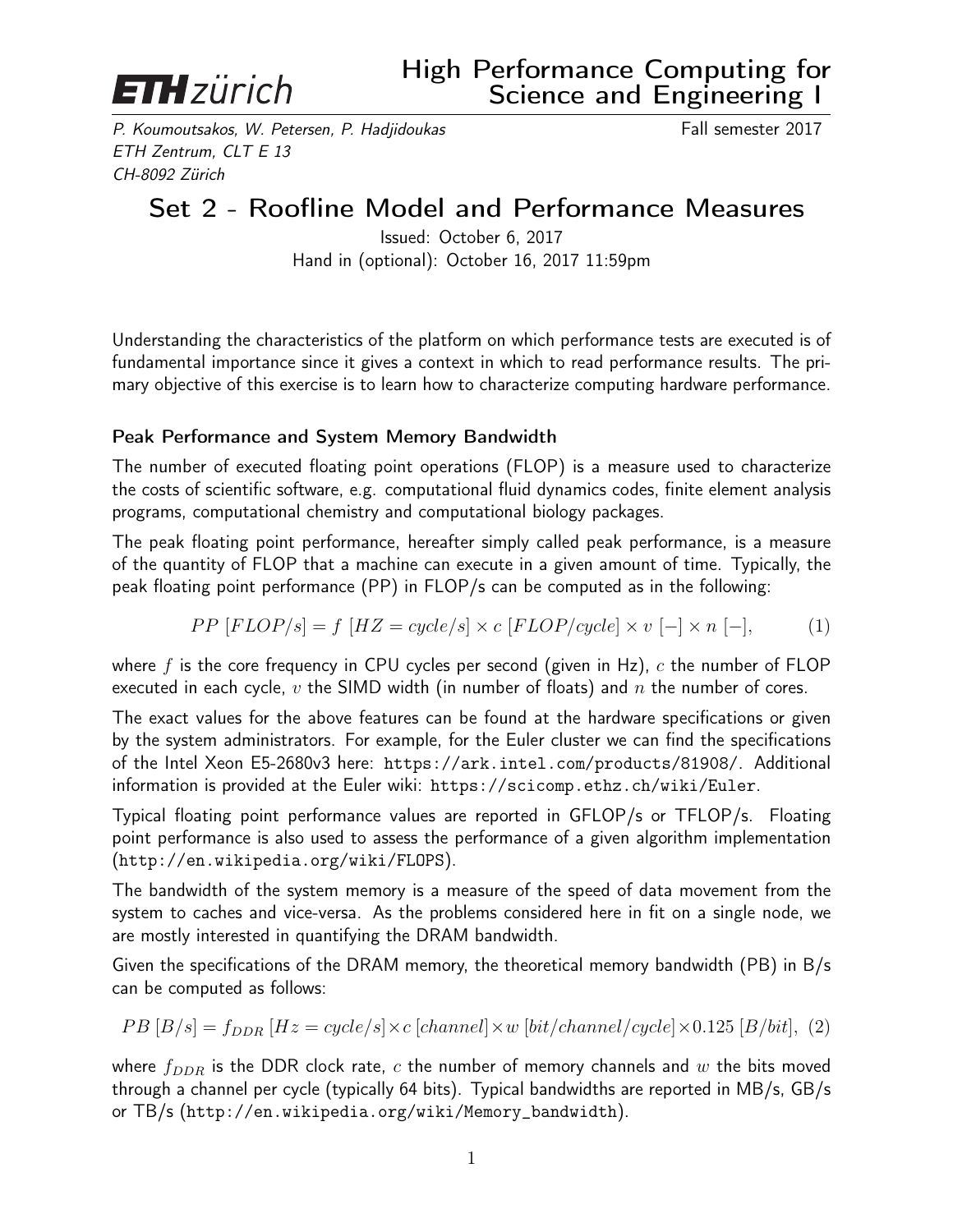Memories based on the DDR (Double Data Rate) technology, such as DDR-SDRAM, DDR2-  $SDRAM$ , and  $DDR3$ - $SDRAM<sup>1</sup>$ , transfer two data per clock cycle. As a result, they achieve double the transfer rate compared to traditional memory technologies (such as the original SDRAM) running at the same clock rate. Because of that, DDR-based memories are usually labeled with double their real clock rate. For example, DDR3-1866 memories actually work at 933 MHz transferring two data per clock cycle, and thus are labeled as being a "1,866 MHz" device, even though the clock signal does not really work at 1.866 GHz.

#### Question 1: Operational Intensity

The purpose of a compute architecture is to perform a certain operation on data. This requires a mechanism to send data along the memory hierarchy $^2$  to the execution units such that they can perform the operation(s). Technological advances in the past dictate that the rate  $\pi$  at which operations can be executed doubles roughly every 18 months (Moore's Law), while the rate  $\beta$ at which data can be transported doubles roughly ever 36 months. The operational intensity is a measure that relates the amount of work W (operations) to the number of bytes  $Q$  (data) that need to be transferred and is defined as

$$
I = \frac{W}{Q} \quad \text{[ops/byte]}.
$$
 (3)

The operational intensity  $I$  is used to characterize a code and reveals information about the expected utilization of the architecture's execution units and memory bandwidth. In practice, operations are defined by FLOPs and memory transfer is defined by access from DRAM to the closest processor cache.

- a) Determine the asymptotic bounds on the operational intensity  $I(n)$  for the following matrix/vector operations, where  $n$  is the dimension of the vector. State your assumptions.
	- 1. DAXPY:  $y = \alpha x + y \quad \alpha \in \mathbb{R}; x, y \in \mathbb{R}^n$
	- 2. SGEMV:  $y = Ax + y \quad x, y \in \mathbb{R}^n; A \in \mathbb{R}^{n \times n}$
	- 3. DGEMM:  $C = AB + C$   $A, B, C \in \mathbb{R}^{n \times n}$
- b) Consider the 1D diffusion equation in a periodic domain with length  $L$

$$
u_t(x,t) = \alpha u_{xx}(x,t),\tag{4}
$$

$$
u_0(x) = u(x,0) = \sin\left(\frac{2\pi}{L}x\right),\tag{5}
$$

where  $0 \leq x < L$ ,  $t > 0$  and  $\alpha > 0$  is the diffusion coefficient. You are asked to solve this problem numerically by using a second order centered finite difference scheme and the explicit Euler method to advance in time. The domain is discretized with  $N$  uniformly spaced grid points. Discretization of Equation (4) leads to

$$
u_i^{n+1} = u_i^n + \frac{\Delta t \alpha}{\Delta x^2} \left( u_{i-1}^n - 2u_i^n + u_{i+1}^n \right), \tag{6}
$$

where  $u_i^n \approx u(x_i,t^n)$  is the approximate solution with  $t^{n+1} = t^n + \Delta t$  and  $x_i = i\Delta x$ . The constant time step size and uniform grid spacing are denoted by  $\Delta t$  and  $\Delta x$ , respectively. Determine the operational intensity  $I(N)$  for the scheme given in Equation (6). Can you identify a possible hardware bottleneck for this scheme? State your assumptions.

 $1$ http://en.wikipedia.org/wiki/DDR3\_SDRAM

 $2$ https://en.wikipedia.org/wiki/Memory\_hierarchy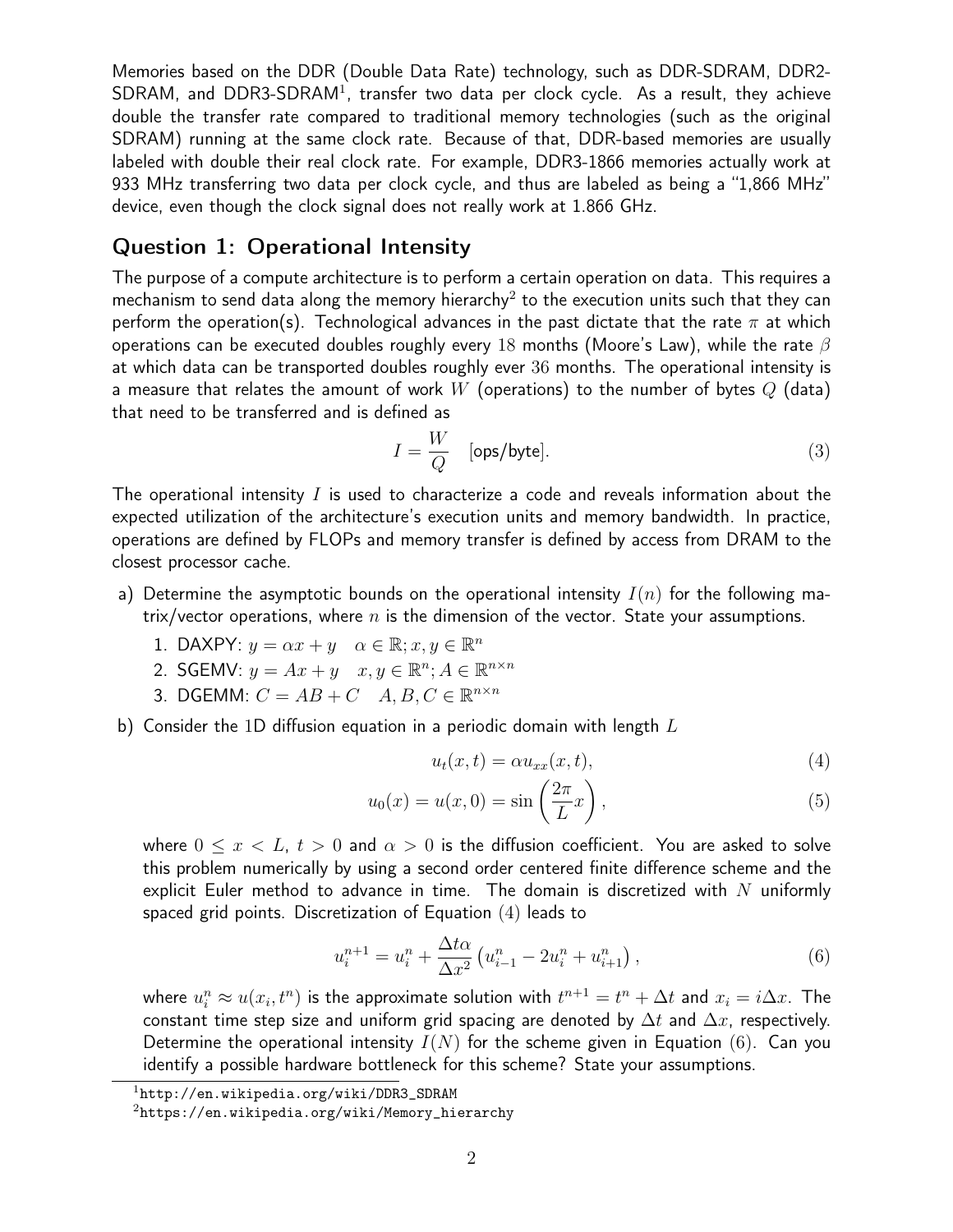### Question 2: Roofline Model

The roofline model<sup>3</sup> is a simple visual tool that can be used to understand performance on a hardware architecture. It relates the nominal peak performance  $\pi$  and the nominal peak bandwidth  $\beta$  of a given hardware and introduces the concept of operational intensity, studied in the previous question.

- a) According to the wiki of the Euler cluster, each of the two sockets on a node hosts an Intel Xeon E5-2680v3 12-core Haswell CPU capable of delivering 480 GFLOP/s each. In addition, the theoretical memory bandwidth for each of the two sockets can reach 68.3 GB/s. Try to justify the above numbers.
- b) What is the relation of the memory bandwidth  $\beta$  and operational intensity I to hardware performance? The hardware specification indicates a nominal peak performance  $\pi$ . Find a relation for the hardware peak performance  $P_{\text{peak}}$  which depends on  $\beta$  and  $\pi$ . For the operational intensity  $I_B$  the machine is in balance, which means that the memory bandwidth  $\beta$  and nominal floating point performance  $\pi$  are optimally utilized. The operational intensity  $I_B$  allows to group a hardware into a memory bound region  $(I < I_B)$  and compute bound region  $(I > I_B)$ , which will eventually dictate the amount of optimizations that can be undertaken. Find a relation for the operational intensity  $I_B$ .
- c) Draw the roofline for a full NUMA node of Euler.
- d) Write a small  $C/C++$  code that implements Equation (6). Choose a suitable number of grid points  $N$ , where  $L=1000$  and  $\alpha=10^{-4}.$  For stability reasons, you must choose your time step such that

$$
\Delta t < \frac{\Delta x^2}{2\alpha}.\tag{7}
$$

Benchmark the loop execution on one Euler node by using a similar approach that has been used in Question 2 of Exercise 1 in order to determine an average time for one update in time. Use the operational intensity calculated in Question 1b and indicate the measured performance in the roofline plot. Is your implementation memory bound or compute bound? What is the maximum performance that your code can reach according to the model? Explain issues in case you are not able to fully utilize the hardware.

e) (Optional). The Swiss National Supercomputing Centre (CSCS) in Lugano is home to the Piz Daint supercomputer. The machine reaches a performance of 19.6 PFLOP/s based on the Linpack benchmark and is currently the third fastest computer in the world (https: //www.top500.org/lists/2017/06/, as of June 2017). Piz Daint is composed of Cray XC50 compute nodes which are hybrid nodes with GPU accelerators. Go to http:// www.cscs.ch/computers/piz\_daint/index.html and find out the specifications of the GPUs. Based on the numbers you have researched, draw the roofline for the GPU. Compare this roofline with the one you have drawn in part 2c. Describe the differences you observe in terms of how it would impact you as application developer.

<sup>3</sup>Williams et al, 2009: the original paper can be found on the course website.